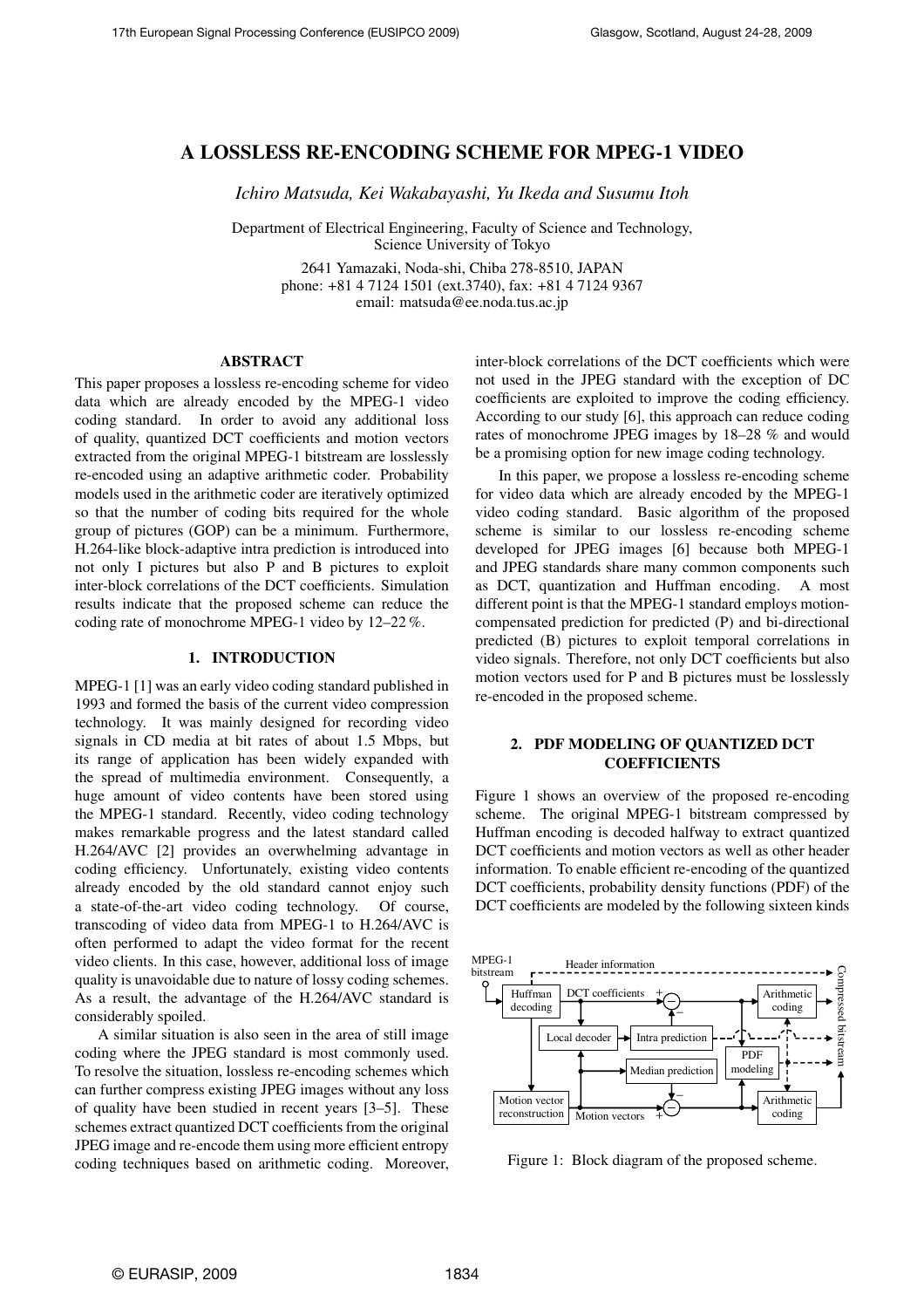of the generalized Gaussian functions [7]:

$$
P_n(t) = \frac{c_n \cdot \eta(c_n, \sigma_n)}{2\Gamma(1/c_n)} \cdot \exp\left\{-\left|\eta(c_n, \sigma_n)\cdot t\right|^{c_n}\right\},\,
$$

$$
\eta(c_n, \sigma_n) = \frac{1}{\sigma_n} \sqrt{\frac{\Gamma(3/c_n)}{\Gamma(1/c_n)}} \qquad (n = 1, 2, \dots, 16), \quad (1)
$$

where  $\Gamma(\cdot)$  is the gamma function,  $\sigma_n$  is standard deviation of the DCT coefficients and  $c_n$  is a shape parameter which controls sharpness of the function  $P_n(t)$ . In this paper, values of  $\sigma_n$  are chosen in advance to cover a wide range of activity of the DCT coefficients. On the other hand, values of the shape parameter  $c_n$  can be changed according to the actual PDFs. Moreover, all the blocks composed of  $8 \times 8$  pels are classified into one of twenty classes ( $m =$ 1*,*2*,...,*20). Each class has a look-up table *nm*(*i, j*) *∈ {*1*,*2*,...,*16*}* which describes assignment of the variances  $\{\sigma_n^2\}$  to the two dimensional frequencies  $(i, j = 0, 1, \ldots, 7)$ of the DCT coefficients. We call the table  $n_m(i, j)$  a variance map here after. It should be noted that the above function  $P_n(t)$  corresponds to a PDF model of the DCT coefficients before the quantization. In practice, a probability of each quantization level of the DCT coefficient  $y = y(i, j) \in \mathbb{Z}$  is given by:

$$
Pr(y | n, q) = \int_{T(y-1,q)}^{T(y,q)} P_n(t) dt,
$$
 (2)

where  $n = n_m(i, j)$  is an element of the variance map. *q* is a quantization step-size determined by a quantization parameter (*QP*) and two kinds of quantization matrices  ${q_k(i, j)}$  specified for intra coded ( $k = 0$ ) and non-intra coded  $(k = 1)$  macroblocks in the MPEG-1 standard. In addition,  $T(y,q)$  represents a threshold between adjacent quantization levels *y* and  $y+1$  as shown in Figure 2. The MPEG-1 standard employs different types of quantization for intra coded and non-intra coded macroblocks. Therefore, definitions of  $T(y, q)$  is described as follows,

*•* For intra coded macroblocks:

$$
T(y,q) = (y+0.5) \cdot q,
$$
 (3)

 $y \cdot q$   $(y < 0)$ 

*•* For non-intra coded macroblocks:



 $T(y,q) = \begin{cases} (y+1) \cdot q & (y \ge 0) \\ 0 & (y = 0) \end{cases}$ 

Figure 2: PDF model for quantized DCT coefficients.

In this way, probabilities for all possible quantization levels of the DCT coefficients can be adaptively calculated according to values of the quantization parameter *QP*, quantization matrix  $q_k(i, j)$  and variance map  $n_m(i, j)$ . These probabilities are used for entropy coding of the actual values of the DCT coefficients  $\{y(i, j)\}$ . In our implementation, the rangecoder [8] which is known as a fast multisymbol arithmetic coder is employed for the entropy coding process.

#### 3. CODING OF MOTION VECTORS

In addition to the DCT coefficients, motion vectors are also needed for lossless reconstruction of P and B pictures. In the MPEG-1 standard, the motion vectors are detected with half-pel accuracy and differences from the left macroblocks are encoded using a fixed Huffman table. Instead of such a simple DPCM approach, we employ a median prediction technique which has been popular in the recent video coding standard [2]. For this purpose, the differential motion vectors extracted from the original MPEG-1 bitstream are once reconstructed for every macroblock, and again predicted by a median value of three motion vector components taken from the left, above and above-right macroblocks. Finally, the obtained prediction residuals, or differential motion vectors, are encoded using the range coder. In this paper, a PDF model for the differential motion vector ( $\Delta v_x, \Delta v_y$ ) is defined by the following function:

$$
P_{\nu}(\Delta v_x, \Delta v_y) = \alpha \cdot \exp\bigg\{-\bigg|\,\eta\,(c_{\nu}, \sigma_{\nu}) \cdot \sqrt{\Delta v_x^2 + \Delta v_y^2}\bigg|^{c_{\nu}}\bigg\},\,\,(5)
$$

where  $\alpha$  is a normalization factor making the sum of probabilities equal to one.  $\sigma_v$  and  $c_v$  are parameters which control a property of the PDF model. Values of these parameters are optimized for each P or B picture in the way mentioned later. The function  $P_v(\Delta v_x, \Delta v_y)$  is rotationally symmetrical and its shape is given by the generalized Gaussian function on the radius coordinate as shown in Figure 3. By using this joint PDF model of two variables together with the rangecoder, the differential motion vector components can be directly encoded in a two-dimensional form [9].



Figure 3: Joint PDF model for differential motion vectors.

*.* (4)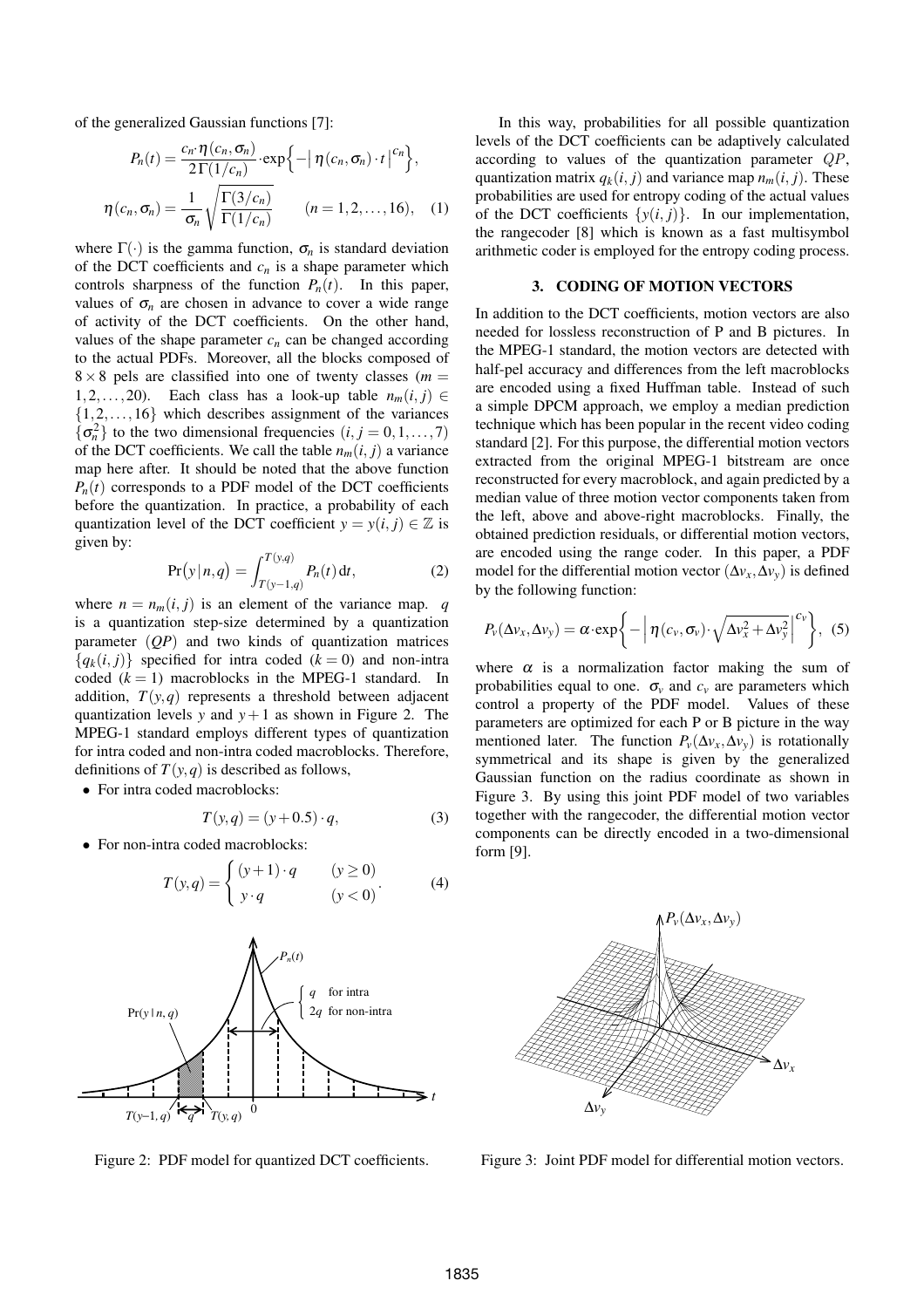#### 4. BLOCK-ADAPTIVE INTRA PREDICTION

In the MPEG-1 standard, coding efficiency is generally poor in intra-coded (I) pictures because these pictures cannot use the motion-compensated prediction. To cope with this problem, the latest video coding standard H.264/AVC [2] employs a block-adaptive intra prediction technique for intracoded macroblocks. In this paper, we introduce a similar technique to exploit spatial correlations between adjacent blocks. In fact, eight directional prediction modes and a DC prediction mode used in our intra prediction technique are almost same as the nine modes of  $4 \times 4$  intra prediction specified in the H.264/AVC [2], but block size for the prediction is extended to  $8 \times 8$  pels in conformity with the size of DCT used in the MPEG-1 standard. Since the intra prediction must be performed in spatial domain, the proposed scheme has a local decoder to reconstruct image values in blocks of causal neighbors. Figure 4 illustrates positions of pels used for the intra prediction as shaded boxes.

In the lossless re-encoding scheme for JPEG images [6], predicted values  $\{\hat{x}(i, j)\}$  calculated by applying one of the above nine prediction modes to the current block are transformed into DCT domain. The obtained coefficients  $\{\hat{v}(i, j)\}\$ are then quantized and subtracted from the original DCT coefficients. By calculating the prediction residuals in DCT domain like this, we can ensure lossless reconstruction of the original quantized DCT coefficients. It makes the reconstructed image also lossless if the same reconstruction process as the standard decoder is applied.

In the proposed scheme, such an approach is taken not only in I pictures but also in P and B pictures. For intra coded macroblocks, the prediction residuals in DCT domain is calculated by:

$$
\Delta y(i, j) = y(i, j) - Q_0[\hat{y}(i, j)],\tag{6}
$$

where  $Q_0[y]$  means a linear quantizer whose thresholds are given by Eq.(3). On the other hand, since the motioncompensated prediction is already carried out in nonintra coded macroblocks, DCT coefficients  $\{\tilde{y}(i, j)\}$  of the motion-compensated predicted values must be considered in calculation of the residuals:

$$
\Delta y(i,j) = y(i,j) - Q_1 \left[ \hat{y}(i,j) - \tilde{y}(i,j) \right],\tag{7}
$$



Figure 4: Block-adaptive intra prediction.

where  $Q_1[y]$  is another type of the quantizer used for nonintra coded macroblocks and its thresholds are defined by Eq.(4). By encoding values of  $\{\Delta y(i, j)\}\$ instead of the original DCT coefficients  $\{y(i, j)\}\)$ , we can make use of interblock correlations even in the non-intra coded macroblocks designated in the original MPEG-1 bitstream. If the motioncompensated prediction of the MPEG-1 standard is found to be more efficient than any of the nine intra prediction modes, another mode of 'No prediction'  $(d = 0)$ , that means  $\Delta y(i, j) = y(i, j)$ , can be selected. Consequently, the prediction mode  $d \in \{0, 1, 2, \ldots, 9\}$  must be designated at each block of  $8 \times 8$  pels in the proposed scheme.

# 5. OPTIMIZATION OF CODING PARAMETERS

In the proposed scheme, parameters listed below must be encoded together with header information of the original MPEG-1 bitstream.

- Prediction mode  $d(k, l) \in \{0, 1, 2, \ldots, 9\}$  for each block.
- Class label  $m(k, l) \in \{1, 2, \ldots, 20\}$  for each block.
- Variance map  $n_m(i, j) \in \{1, 2, \ldots, 16\}$  for each class.
- Parameter  $c_n$  for each PDF model  $P_n(t)$ .
- Parameters  $\sigma_v$  and  $c_v$  of the 2D PDF model  $P_v(\Delta v_x, \Delta v_y)$ for each frame.

These parameters are iteratively optimized prior to the actual re-encoding process so that the following cost function calculated in the whole GOP can be a minimum.

$$
J = -\sum \log_2 \Pr(\Delta y(i, j) | n, q)
$$
  
-
$$
\sum \log_2 \Pr(\Delta v_x, \Delta v_y) + B_{\text{side}}
$$
 (8)

The first and second terms in the right hand side of this equation represent the number of coding bits required for entropy coding of the quantized DCT coefficients and the differential motion vectors, respectively. The third term  $(B<sub>side</sub>)$  indicates the amount of side information on the above parameters. Concrete procedures of the optimization for each GOP is as follows:

- (1) Initial values of the prediction mode *d* and the class label *m* are assigned for each block of 8*×*8 pels.
- (2) Optimum combination of parameters  $\sigma_v$  and  $c_v$  is determined for each P or B picture.
- (3) For each class  $(m)$ , the variance map  $n_m(i, j)$  is optimized by selecting one of sixteen PDF models  $P_n(t)$  ( $n =$  $1, 2, \ldots, 16$  at every frequency  $(i, j)$  of DCT coefficients.
- (4) Optimum value of the shape parameter  $c_n$  is chosen for each PDF model.
- (5) Re-classification of the blocks is performed by selecting the optimum variance map  $n_m(i, j)$  at every block.
- (6) Optimum prediction mode (*d*) is re-selected for each block.
- (7) Procedures (3)–(6) are repeated until all of the parameters converge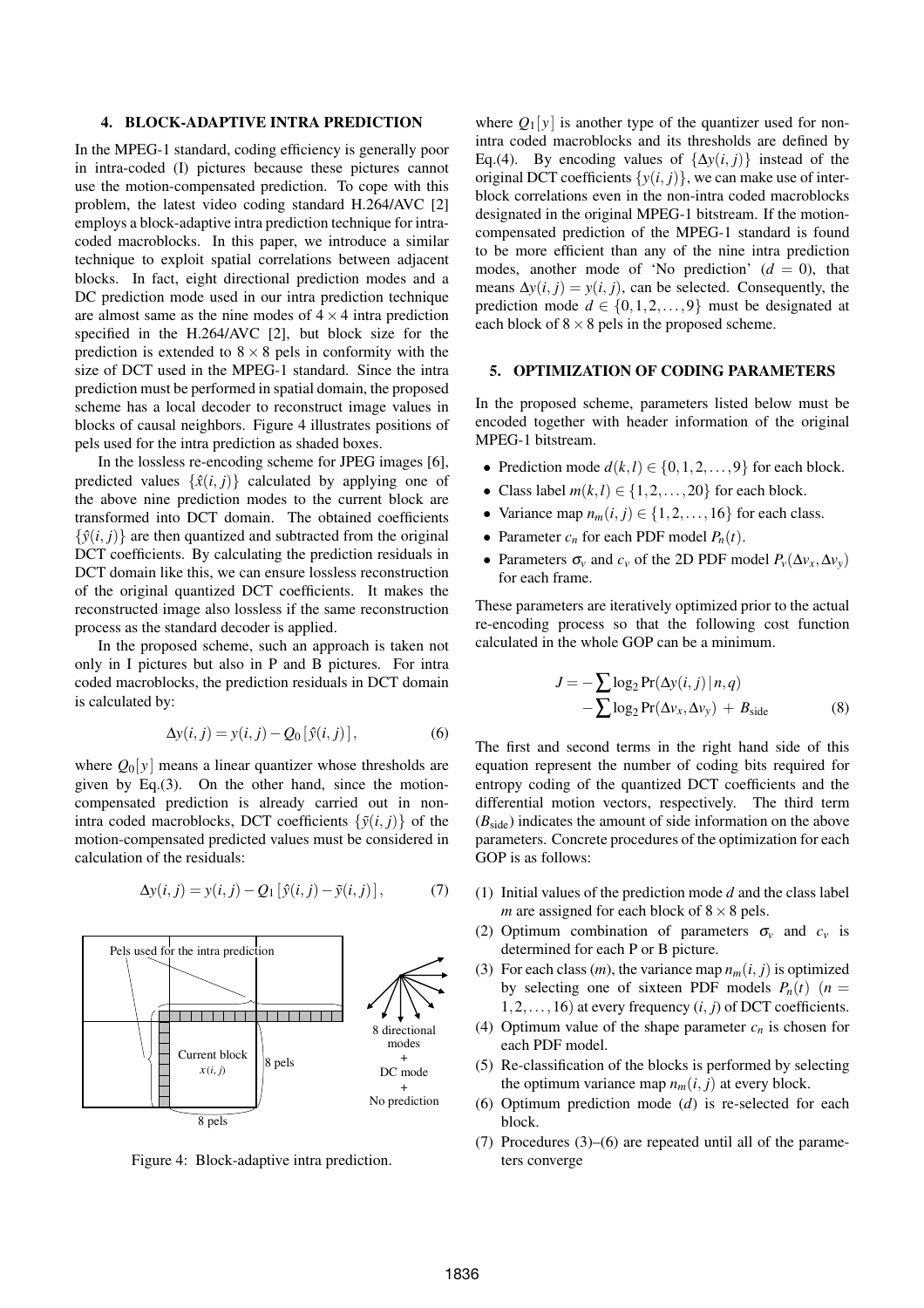

Figure 5: Coding performance.

# 6. EXPERIMENTAL RESULTS

In the experiments, CIF-sized monochrome video sequences  $(352 \times 288 \text{ pels}, 64 \text{ frames long})$  are once encoded into MPEG-1 bitstreams with a GOP structure of IBBPBBP*···*  $(N = 16, M = 3)$ . We utilize the Berkley MPEG Tools [10] for this process. Then the obtained bitstreams are further compressed by the proposed re-encoding scheme. Figure 5 compares rate-SNR curves of the original MPEG-1 using a fixed quantization parameter of  $QP \in \{4, 6, 8, 10, 15, 21\}$  and those of our re-encoding schemes. In the figure, 'w/o intra prediction' means a variant of the proposed scheme where the block-adaptive intra prediction technique is omitted. It is shown that the block-adaptive prediction technique described in section 4 provides 2–6 % coding gains for the proposed scheme. As a result, bit-rate savings of 12–22 % over the original MPEG-1 bitstreams are attained for the tested sequences.

Table 1: Detailed coding results for 'Carphone' (bits/frame).

| <b>Item</b>           | Proposed scheme | MPEG-1  |
|-----------------------|-----------------|---------|
| DCT coefficients      | 20040.9         | 28119.7 |
| <b>Motion</b> vectors | 1690.8          | 1843.6  |
| Variance maps         | 222.5           |         |
| Class labels          | 1882.4          |         |
| Prediction modes      | 343.3           |         |
| <b>Others</b>         | 1766.6          | 1644.2  |
| <b>Total</b>          | 25946.4         | 31607.5 |

Table 1 reports breakdowns of the number of coding bits for the 'Carphone' sequence when the quantization parameter is set to  $QP = 4$ . We can see that the number of coding bits required for the DCT coefficients is remarkably reduced by the proposed scheme.